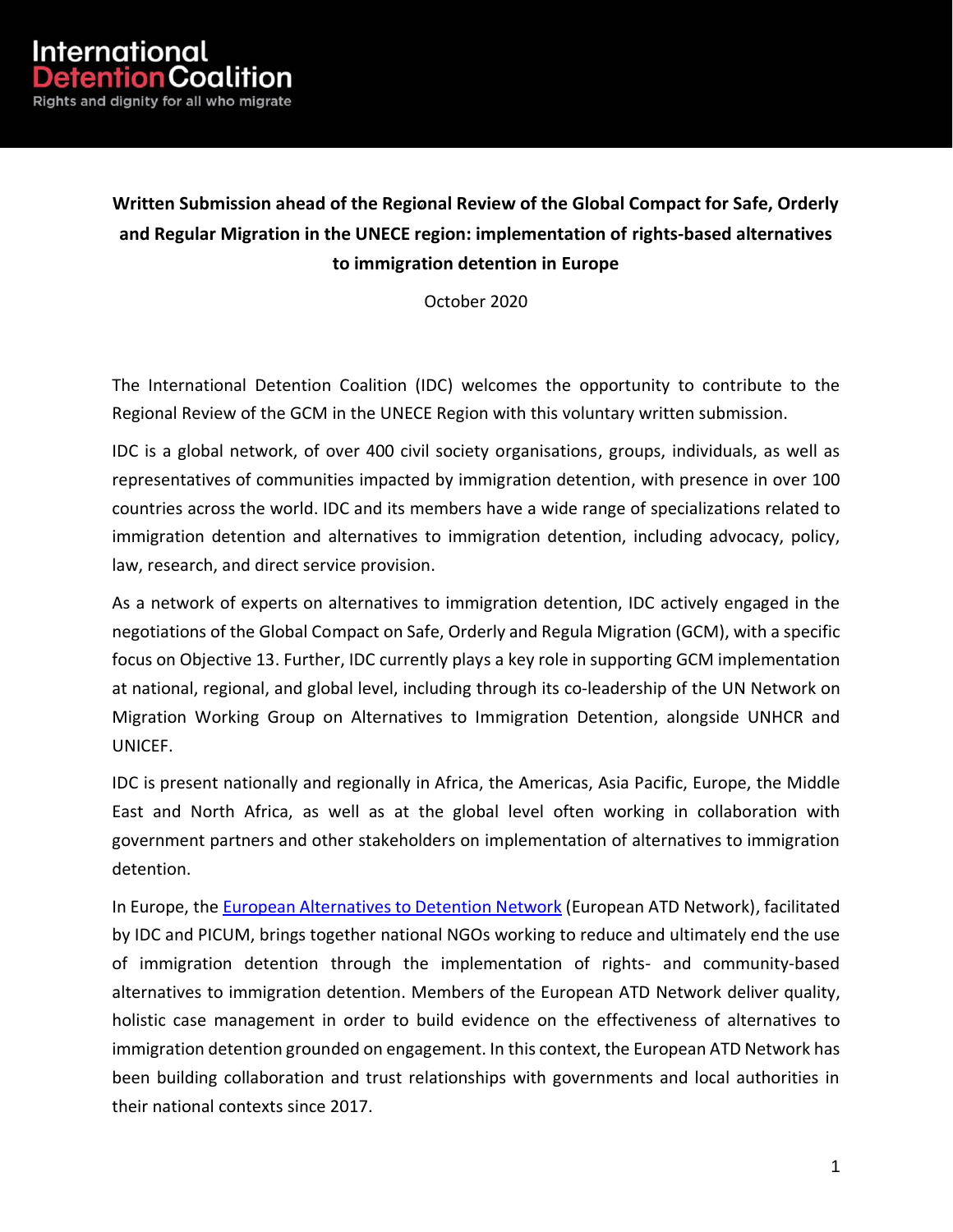This submission provides a brief overview of the current momentum and setbacks on the implementation of alternatives to immigration detention in Europe. It highlights how the activities and evidence generated through the work the European ATD Network could contribute to the scaling up and expansion of alternatives to immigration detention across the region, thus supporting the implementation of the existing global and regional commitments which were reaffirmed by States under Objective 13 of the GCM.

## **Objective 13. Use migration detention only as a measure of last resort and work towards alternatives**

With the negotiation and adoption of the GCM, governments across the word, and across Europe, renewed and reinforced commitments to prioritize alternatives to detention that are in line with international law and to take a human rights-based approach to any detention of migrants. Governments agreed on specific actions to realise these commitments including, in particular, to expand alternatives to detention, favouring non-custodial measures and community-based care arrangements, and to work to end the practice of child detention in the context of international migration.

In Europe, there is increasing regional evidence and momentum regarding the effectiveness of alternatives to immigration detention, particularly when it comes to the work of the European ATD Network. The Network was founded in 2017 to fill a gap in knowledge and evidence on how migration can be governed without the use of detention by implementing, informing and inspiring the development and expansion of alternatives to immigration detention that are rights-based, community-based, and engagement-based. Under the frame of the Network alternatives to immigration detention pilot projects are running in (now) seven European countries - Belgium, Bulgaria, Cyprus, Poland, the UK, Italy, and Greece -.

Despite the global commitments and the growing practical evidence in several European countries, European Union policy over the past years has been continually contributing to the gradual expansion of the use of immigration detention. More recently, the new EU Pact on [Migration and Asylum](https://eur-lex.europa.eu/legal-content/EN/TXT/?qid=1601287338054&uri=COM%3A2020%3A609%3AFIN) fails to uphold the aforementioned commitments included on the GCM, likely leading to increased and lengthy use of immigration detention, including for children. Regrettably, alternatives to detention are almost absent in the Pact, with the term appearing only once in the whole package, in a non-normative section which applies only to children.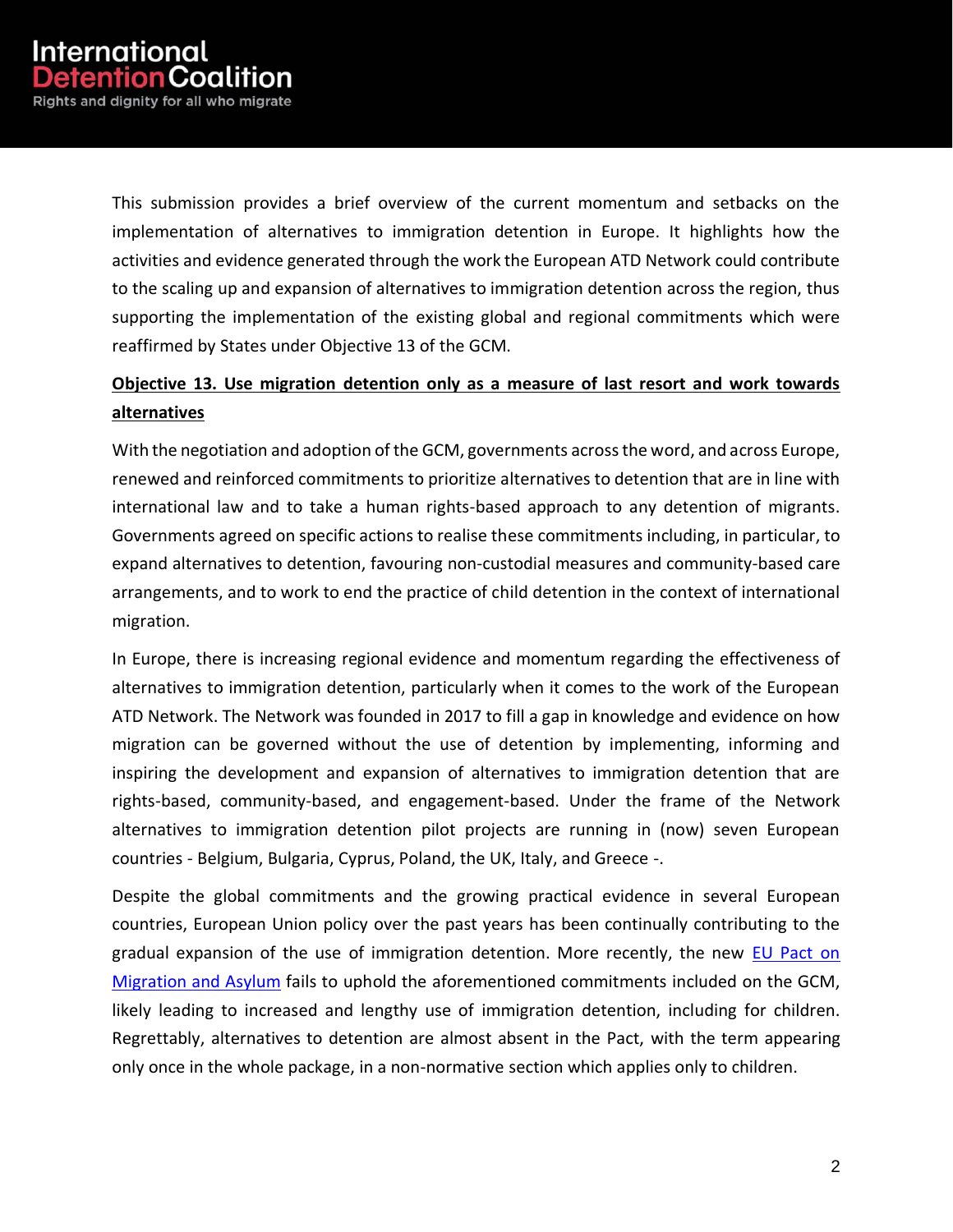In this prevailing context, members of the European ATD Network are not only actively problematising detention, but also acting on the need for new and creative approaches to achieve change on policies resorting to immigration detention in their respective countries and region-wide. For pilot implementers in the European ATD Network and for civil society, UN and government partners**,** community-based alternatives to immigration detention that are centred on rights, engagement and case management:

- **-** provide the basis for constructive and evidence-based advocacy, proposing and showcasing in practice solutions on ways governments can meet migration governance goals, without the use of detention.
- **-** have transformative potential that aligns with the guiding principles of the GCM by providing the building blocks for migration governance systems based on humanity and dignity, that are people centred and do not rely on detention.

In Europe, the focus of governments has traditionally been on "enforcement-based" alternatives, which apply restrictions and conditions to control and keep track of migrants (e.g. reporting requirements, bail, surrender of documents), and which are therefore not in line with human rights and international law. There was a lack of practice of rights-, community- and engagementbased alternatives that seek to work with individuals to promote agency, well-being and active participation in the process. Accordingly, the pilot projects of the European ATD Network seek to address the gap by providing demonstrable practice and evidence.

The case management model of the European ATD Network suggests that exploring all options available during immigration procedures is key to promoting case resolution, achieving better outcomes for both individuals and societies. This focuses on exploring pathways to regularization and case resolution as shared objectives between civil society organisations and governments. For States in the European region this will mean moving away from enforcement-focused alternatives which are exclusively focus on returns, and respecting the human rights and dignity of those who migrate while fulfilling migration management goals.

In that sense, the latest independent [evaluation](https://www.epim.info/new-evaluation-report-of-epim-atd-pilot-projects-out-now/) of two-year engagement-based alternative to immigration detention pilot projects in Bulgaria, Cyprus and Poland confirms that case management can indeed have a positive impact on individuals' ability and capacity to work towards case resolution and can help them to stay engaged in migration processes. For example, 99% of individuals had improved ability to participate in informed decision making and 96% had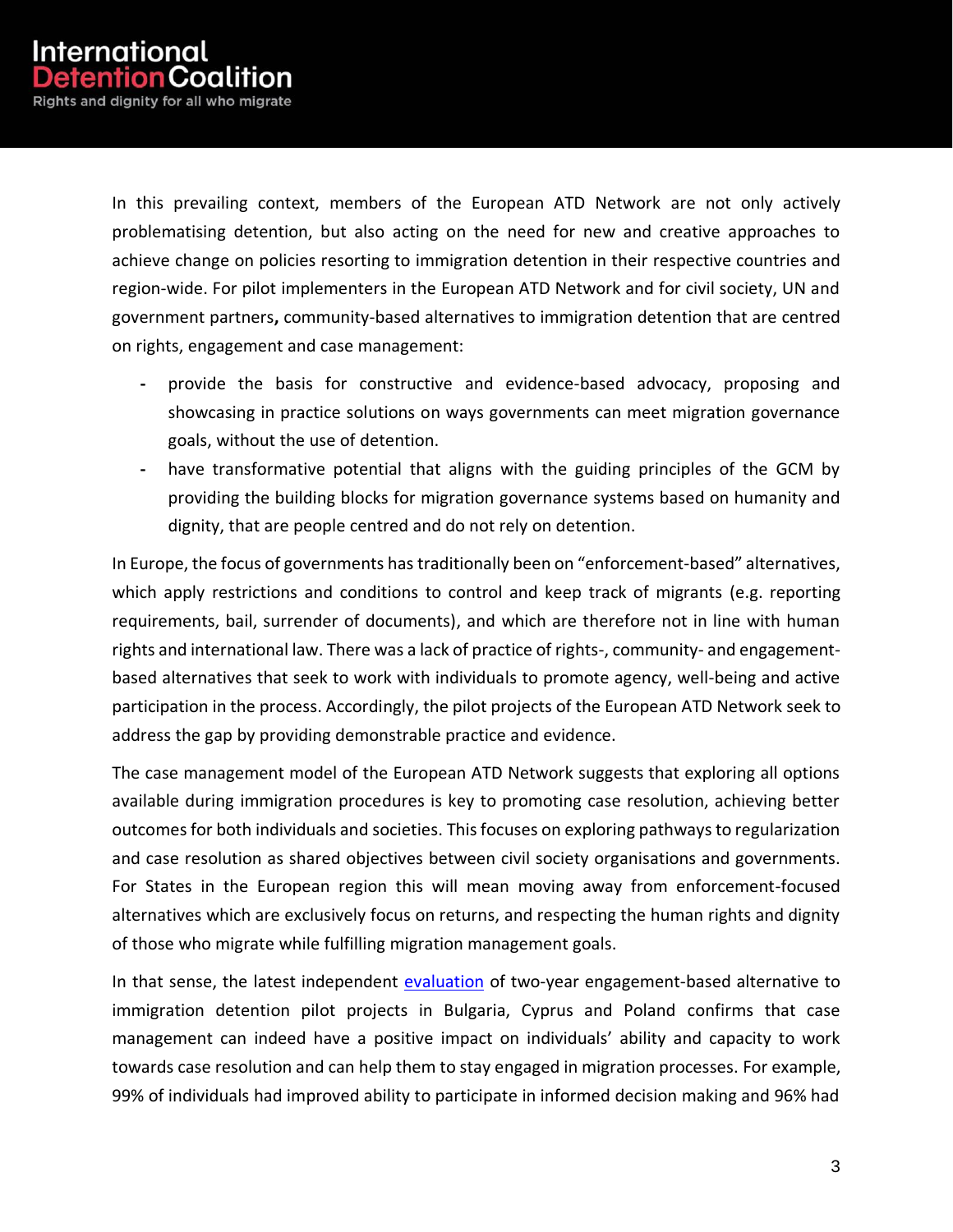improved ability to engage with the immigration procedures over time. A key aspect for sustaining and amplifying progress on alternatives to immigration detention is evaluation. As such, the findings of this evaluation are a useful tool for governments and other stakeholders working to explore in practice implementation of Objective 13 h of the GCM.

In addition to building evidence on the effectiveness of rights-based alternatives to immigration detention, members of the European ATD Network have been building **collaboration and trust relationships with governments and local authorities in their national countries to support in the development and expansion of alternatives.** The results of such constructive interactions range from MoUs between network members and the border police of their respective countries, some authorities adopting IDC's and UNHCR's vulnerability screening tool, to even government adoption, funding, and implementation of our case management model.

However, this is not sufficient to maximise the effectiveness of engagement-based alternatives to detention. The evaluation of pilots also identified that what case management can achieve for individuals is to a significant degree determined by the context and the system in which the alternative to immigration detention pilots are operating, and that barriers primarily derive from inadequacies of the immigration and asylum systems.

Regardless of the quality of case management provided, there are external factors that can negatively influence its impact. Structural deficiencies in the migration management system, including lack of transparency, basic services and legal pathways can undermine people's trust and discourage engagement, for example. This highlights the high importance for governments to create trustworthy migration systems that respect human rights, are people centred and protect migrants from unnecessary detention.

In the current context, it is very often perceived as challenging to govern migration in a way that reflects sovereignty over national territory while also ensuring the human migrants in a humane and dignified manner. Nevertheless, evidence shows that with holistic and people centred laws and policies, clear systems, multistakeholder involvement and adequate implementation, migration governance goals can be more efficiently achieved in most instances by respecting the rights of migrants in community-based systems. By learning to screen, assess and refer the case of each individual subject to or at risk of detention for migration related purposes, authorities can learn to govern migration without the financial, human and social cost that detention incurs.